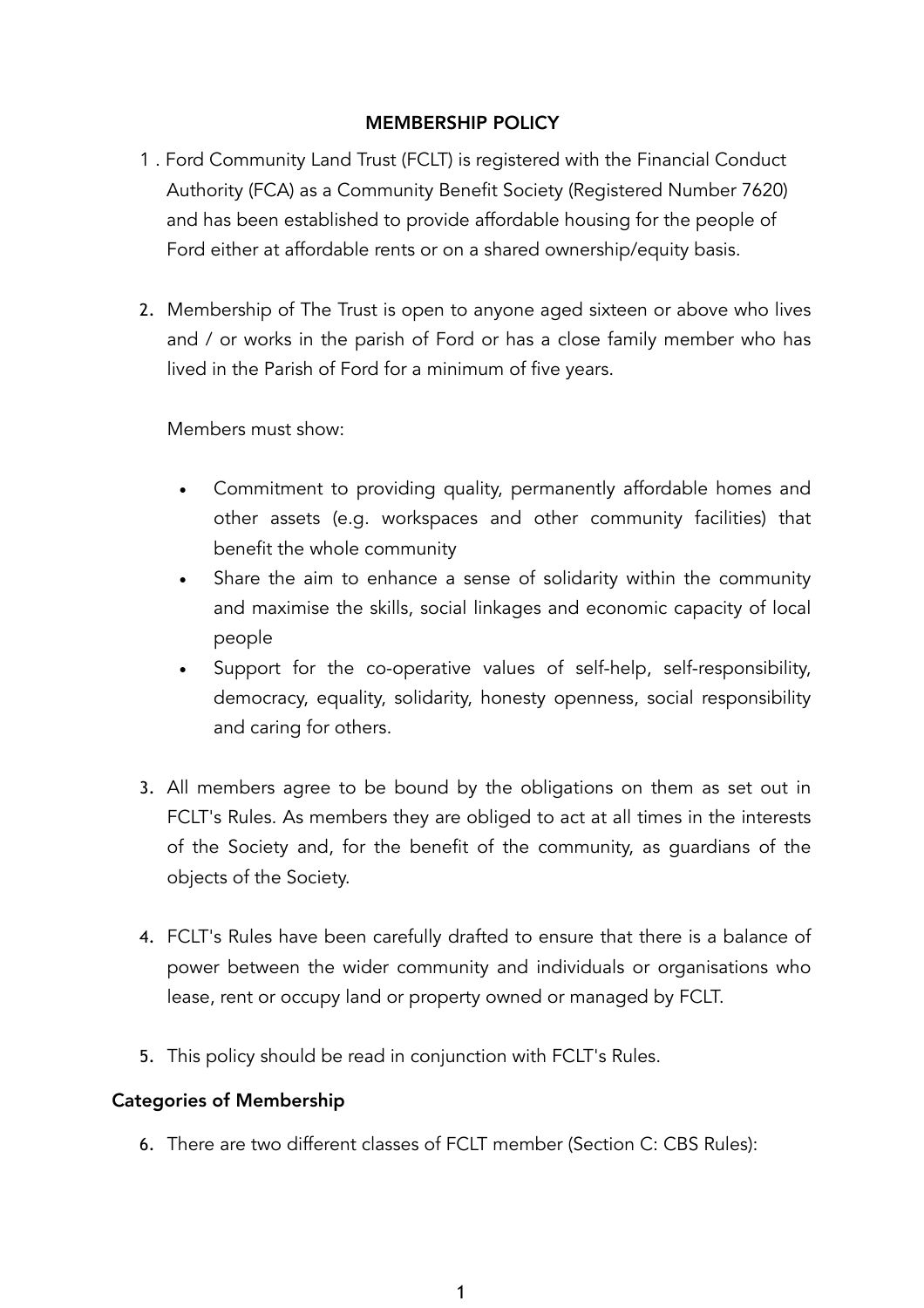- Community members individuals who live and/or work in the parishes of Ford, Climping or Yapton. This class of membership also includes unincorporated organisations, corporate bodies and residents or occupiers of property that is owned or managed by FCLT. Community Members also includes members who have subscribed to a community share issue. The terms and conditions of community share issues will be set out in the prospectus issued at the time of any such share issue.
- Custodian Members (if any) Ford Parish Council has an interest in preserving the value of public subsidies, grants, land disposals, private gifts, for permanent affordability and community benefit
- 7. A member that is an unincorporated organisation or a corporate body is represented by a nominated individual.
- 8. The Rights of Members are set out in Part B of the FCLT Rules.

#### Voting

9. Members of the society must have a minimum of one share but regardless of the number of shares they have only have one vote.

#### Membership of Ford CLT Board

- 10. FCLT's board consists of between five and twelve board members, excluding co-optees.
- 11. The number of board members who are residents or occupiers of property that is owned or managed by FCLT shall not exceed one half.
- 12. No board member, co-opted member or member of a committee can have any financial interest in any contract or other transaction with the CLT, or be granted a benefit by the CLT unless expressly permitted by the rules or any code of conduct and / or governance adopted by the board (CBS Rule 18). Notwithstanding this, the CLT may pay properly authorised expenses, insurance premiums, remuneration, fees, allowances or recompense for loss of earnings to board members, co-optees and members of a committee when incurred on CLT business.